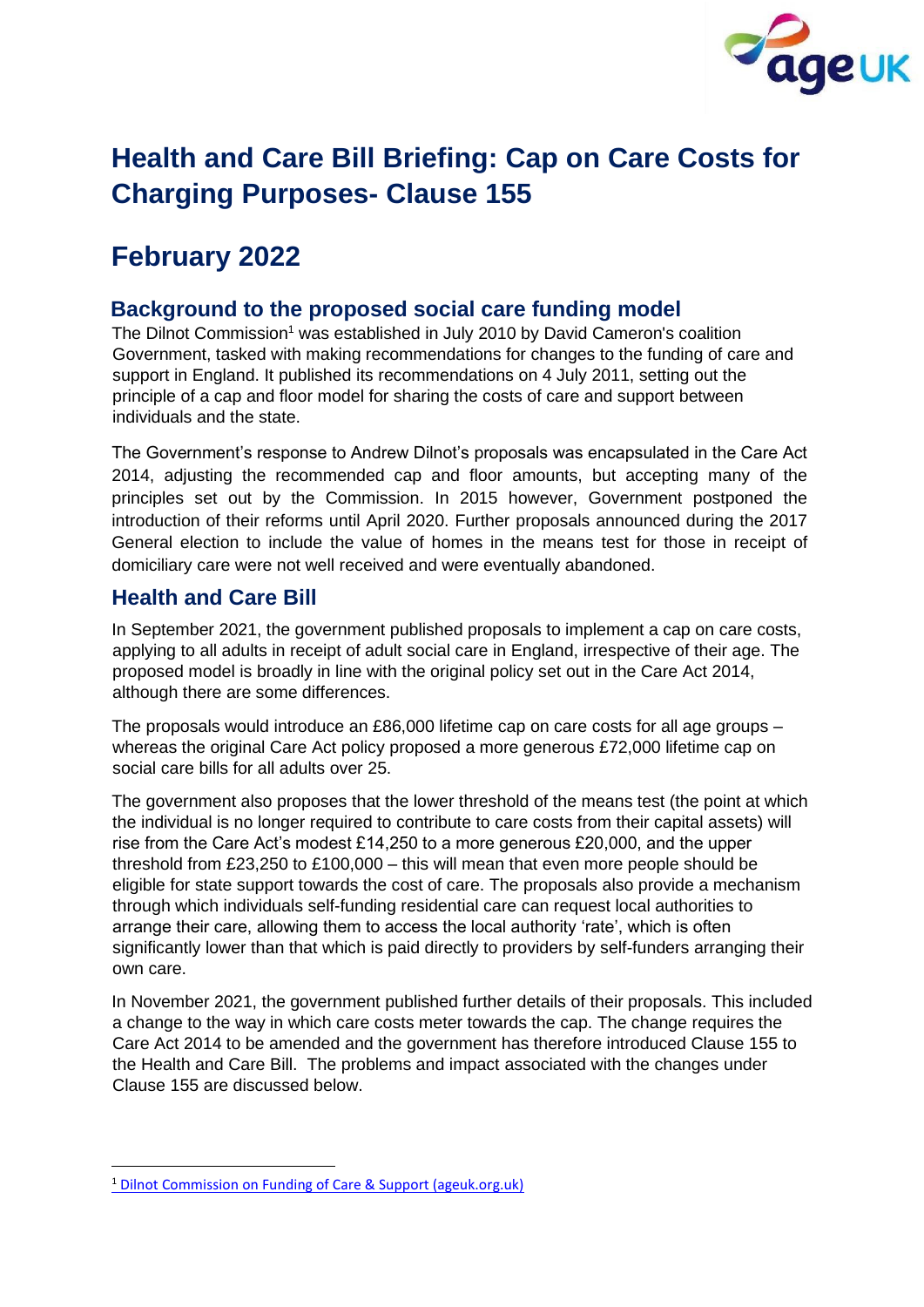### **How an assessment of needs and means should work**

- An individual requests an assessment from the Local Authority, which then assesses need and means.
- For those identified as having eligible care needs the council should put together a care and support plan.
- For people who qualify under the means test, care is funded in line with the means test and charging guidance.
- Those who don't qualify for funding are provided with information and advice on purchasing their care, or they may request the local authority to arrange the purchase of their care package.
- In both cases, the individual's out of pocket care costs would begin to accumulate and these would begin to count cost towards the cap.
- Once care costs reach the cap, the state takes over, paying the care costs.

**Under the proposals, individuals in residential care settings would still be responsible for their hotel costs, at a standard rate of £200 per week.** Age UK does not consider this to be unreasonable, as those in receipt of home care would still need to cover the costs of their accommodation, food, and other daily living necessities.<sup>2</sup>

### **The problem with Clause 155**

**Age UK believes Clause 155 significantly waters down original proposals for the care cap at the expense of people with modest wealth and lower incomes. We would like to see the Government withdraw Clause 155. Any savings that the Government would make in implementing this Clause - which was not set out in the Bill as presented in September 2021 – will come entirely from those with less wealth and means, while leaving the better off more or less unaffected.**

Under Clause 155, from the point that an individual has been assessed as having eligible needs, the meter will begin running, with costs accumulating until their out-of-pocket contributions towards the cost of meeting their assessed eligible needs hits the £86,000 cap. Although individuals will still qualify for means-tested financial support if their assets fall below £100,000, in practice, this will no longer act to protect people with more modest means and will simply see them contributing over a longer period.

An individual with assessed needs would start to receive support when their assets dropped to below £100,000, but initially, this would be a small amount of state support, with their own contributions metering towards the cap – as the person's assets diminish, the amount of state support would increase and the amount that they contribute towards the cap would diminish, until they hit the £20,000 floor and the state takes over.

For those who are assessed as requiring some state-funded support, that is to say, those with limited assets of between £20,000 and £100,000, only what they contribute towards their care needs will count towards the cap. **Crucially, means-tested support received from the state will be excluded from this calculation**.

 $\frac{2}{2}$  2.4 In practice, big changes in how the cost of care is shared between the individual and state are likely to present challenges for those administering the process, and for older people trying to navigate an already complex system. Where conflict arises either in respect of the assessment of needs, or in the calculation of means, it is not clear how these will be resolved to ensure that those in need of care can access what they need without paying more than they should. Existing mechanisms are likely to be inadequate, and Local Authorities will probably require more resources in order to continue to assess and monitor the progress towards the cap of self-funders and those who are making a contribution towards their care costs.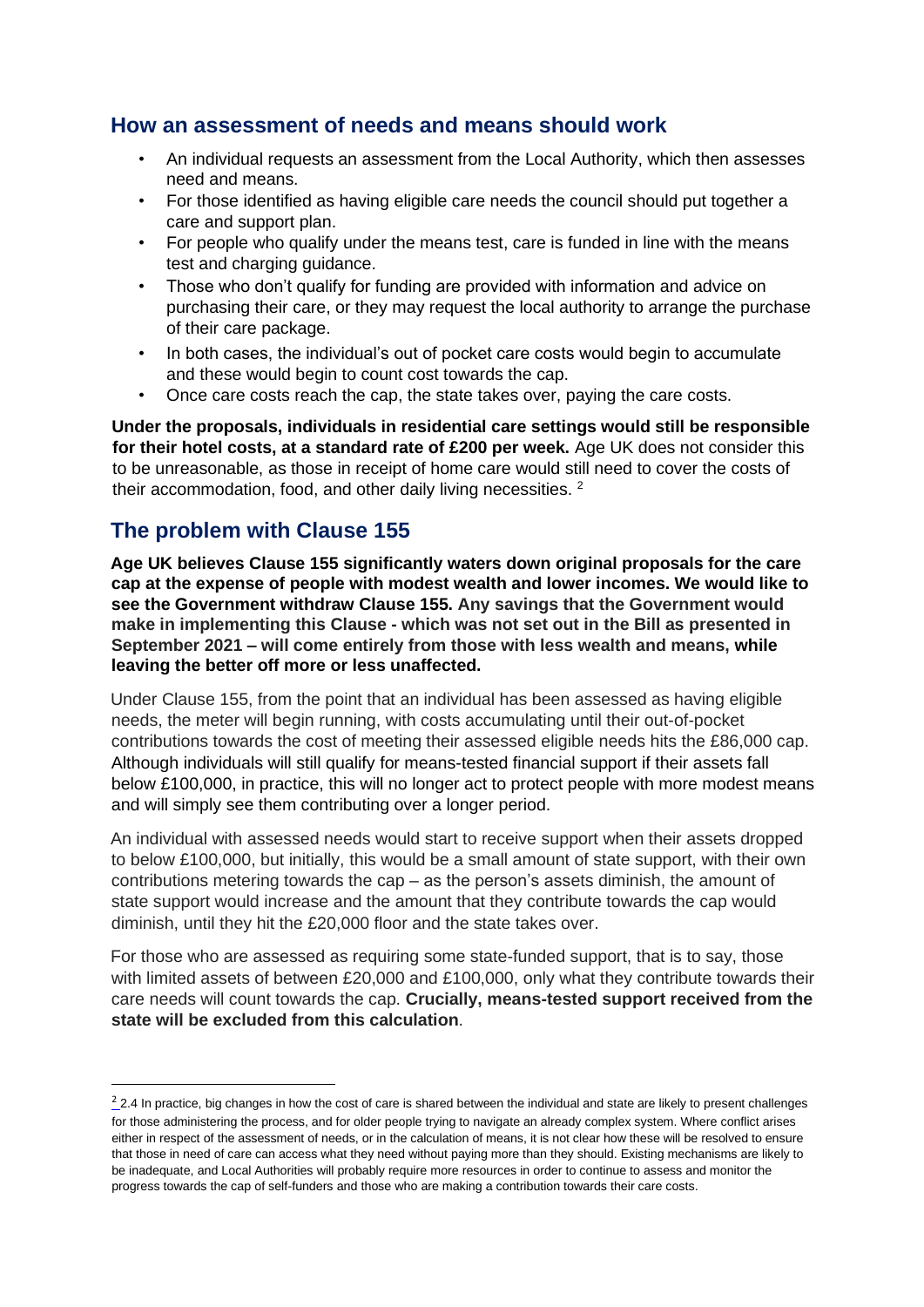For those of limited means, this represents a severely unhelpful change. It will take those people longer to hit the cap than someone who has accumulated more wealth or assets during their lifetime, (many people never will reach the cap) and it will mean that as a proportion of their wealth, those of modest means will contribute more.

This change is contrary to the system currently legislated for, but not yet implemented, in the Care Act 2014, and to that proposed in 2011 by the Dilnot Commission. Andrew Dilnot himself expressed concern with the introduction of Clause 155 in his evidence to the Treasury Select Committee on the 18<sup>th</sup> of November, shortly following the Government's announcements.

The change runs counter to the Government's levelling up agenda, favouring those in the South-East of the country over those in less wealthy parts of England where house values are typically lower and healthy life expectancy is also lower, increasing the likelihood of an individual developing care needs towards the end of their life<sup>3</sup>.

## **The impact of Clause 155**

Age UK has analysed the Government's impact assessment, $4$  and have set out the care journey of two hypothetical people, Mrs A & Mrs B.

In this scenario, Mrs A has £200,000 in savings, and Mrs B £80,000,

This is just one example of how this change would impact those with lower income and less accumulated wealth but illustrates the unfairness baked into the metering change proposed under Clause 155.

#### **Mrs A:**

- Has an income of £239 a week and £200,000 in savings and assets to begin with (so is not eligible for any means-tested support)
- Moves into a care home costing £683 a week
- Accumulates £483 a week towards the cap (£683- £200 hotel costs) or £25k a year
- **Reaches the cap after 3 years & 5 months (179 weeks)**
- Has spent £122k of her own money by that point
- After reaching the cap, continues to pay £200 a week towards her hotel costs
- The Local Authority will now assume responsibility for meeting the cost of Mrs A's assessed care needs.

#### **Mrs B:**

- Has an income of £239 a week and £80,000 in savings and assets to begin with (so falls below the upper threshold of the means test)
- Moves into a care home costing £683 a week
- However, because local authority means tested support does not count towards the cap she does not accrue the full amount.

<sup>&</sup>lt;sup>3</sup> [Health state life expectancies by national deprivation deciles, England -](https://www.ons.gov.uk/peoplepopulationandcommunity/healthandsocialcare/healthinequalities/bulletins/healthstatelifeexpectanciesbyindexofmultipledeprivationimd/latest) [Office for National Statistics](https://www.ons.gov.uk/peoplepopulationandcommunity/healthandsocialcare/healthinequalities/bulletins/healthstatelifeexpectanciesbyindexofmultipledeprivationimd/latest) [\(ons.gov.uk\)](https://www.ons.gov.uk/peoplepopulationandcommunity/healthandsocialcare/healthinequalities/bulletins/healthstatelifeexpectanciesbyindexofmultipledeprivationimd/latest)

<sup>4</sup> This analysis is based on the Government's own figures -

https://assets.publishing.service.gov.uk/government/uploads/system/uploads/attachment\_data/file [/1044903/adult-social-care-charging-reform-impact-assessment.pdf](https://eur02.safelinks.protection.outlook.com/?url=https%3A%2F%2Fassets.publishing.service.gov.uk%2Fgovernment%2Fuploads%2Fsystem%2Fuploads%2Fattachment_data%2Ffile%2F1044903%2Fadult-social-care-charging-reform-impact-assessment.pdf&data=04%7C01%7CElizabeth.Webb%40ageuk.org.uk%7C23ce26ad98804870610108d9dd021e51%7C143e1d48881647bc83de7c3dac270e2f%7C0%7C0%7C637783823432768181%7CUnknown%7CTWFpbGZsb3d8eyJWIjoiMC4wLjAwMDAiLCJQIjoiV2luMzIiLCJBTiI6Ik1haWwiLCJXVCI6Mn0%3D%7C3000&sdata=%2FvAeMqUZWXsM7hYW%2F0B72tdBRmcDdMebpYfRza%2BNgN4%3D&reserved=0)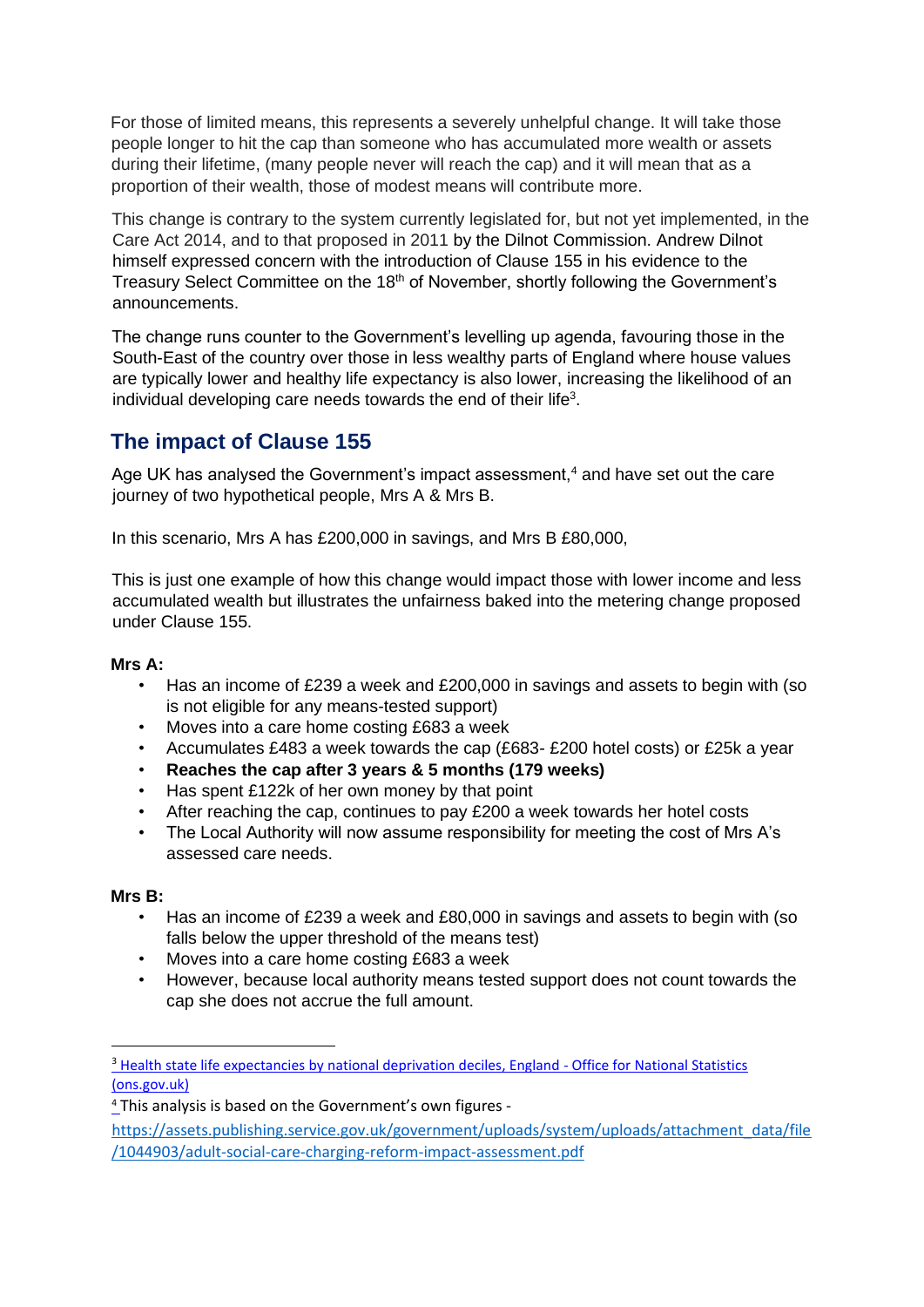- $\circ$  In year 1 she accumulates around £12k towards the cap (£25k £13k total mean tested support to date)
- $\circ$  By the end of year 2 she has accumulated around £22k towards the cap (£50k minus £28k total means tested support to date)
- o By the end of year 3 she has accumulated around £30k towards the cap (£75k minus £45k total means-tested support to date)
- **After 3 years and 5 months, Mrs B is just over a third of the way towards meeting the cap (£33k accumulated), it would still take more than a further decade to reach the cap.**
- Mrs B has spent £69k of her own money, and will continue to use her income and eat into her assets until she hits the lower threshold of the means test, (£20,000) at which point she will continue to pay her whole income less the Personal Expenses Allowance (£24.90 per week) towards her care home fees, until she reaches the cap.
- Once the state have assumed responsibility for Mrs B's care costs, she will continue to pay £200 a week in hotel fees.

### **Older people have told us**

#### **We regularly hear from older people who are being impacted by catastrophic care costs**

#### **Man whose aunt has spent £80,000+ on care:**

*'She is spending just a little less than £9000 per month on care, plus all her other bills; food, Council Tax, gas, electric, etc. I have the heavy responsibility of managing her money and I am finding it very difficult.* 

*I have to say that I always thought that the NHS looked after you from the cradle to the grave: no one ever suggested that you would be made to spend all your money before any help is provided. Whether that involves bankruptcy I am not sure. Why the Government cannot implement the Dilnot recommendations I really do not know.'* 

#### **Woman whose mum had to sell her home for care:**

*The care home was also really expensive, I remember thinking that I could put her up in a really nice hotel for the amount the care home was costing. Yet the care she received was really poor. I can't believe it cost so much for so little.* 

*I had to lie to my mum for three years because it would have broken her heart that we had to sell her lovely little house to afford her care home. She always talking about 'when I get home.' She always had hope that she'd be back there. To her It was the family home. That house*  was her life, she found out she was a grandma there and a great grandma. It was her secure *happy place, all her happy memories were wrapped up in it.* 

*I know this isn't what my mum wanted. She used to say to me that she didn't have much to leave but wanted the house to be sold to help us. She lived frugally deliberately because she wanted to support her family. She thought she would be able to help her grand-kids buy a house but the expense of her care means that won't happen. It makes you think that there is no point in saving – I won't be able to give it to my family anyway.* 

#### *Man whose mum spent* **£265,000 by the time she died:**

*I don't really think it's a fair price for the service they provide. The care home was in a nice location, but there were constant problems. On 100 days Mum had lack of/faulty heating and other utilities or on a few days she was banished from her room due to ongoing construction.*